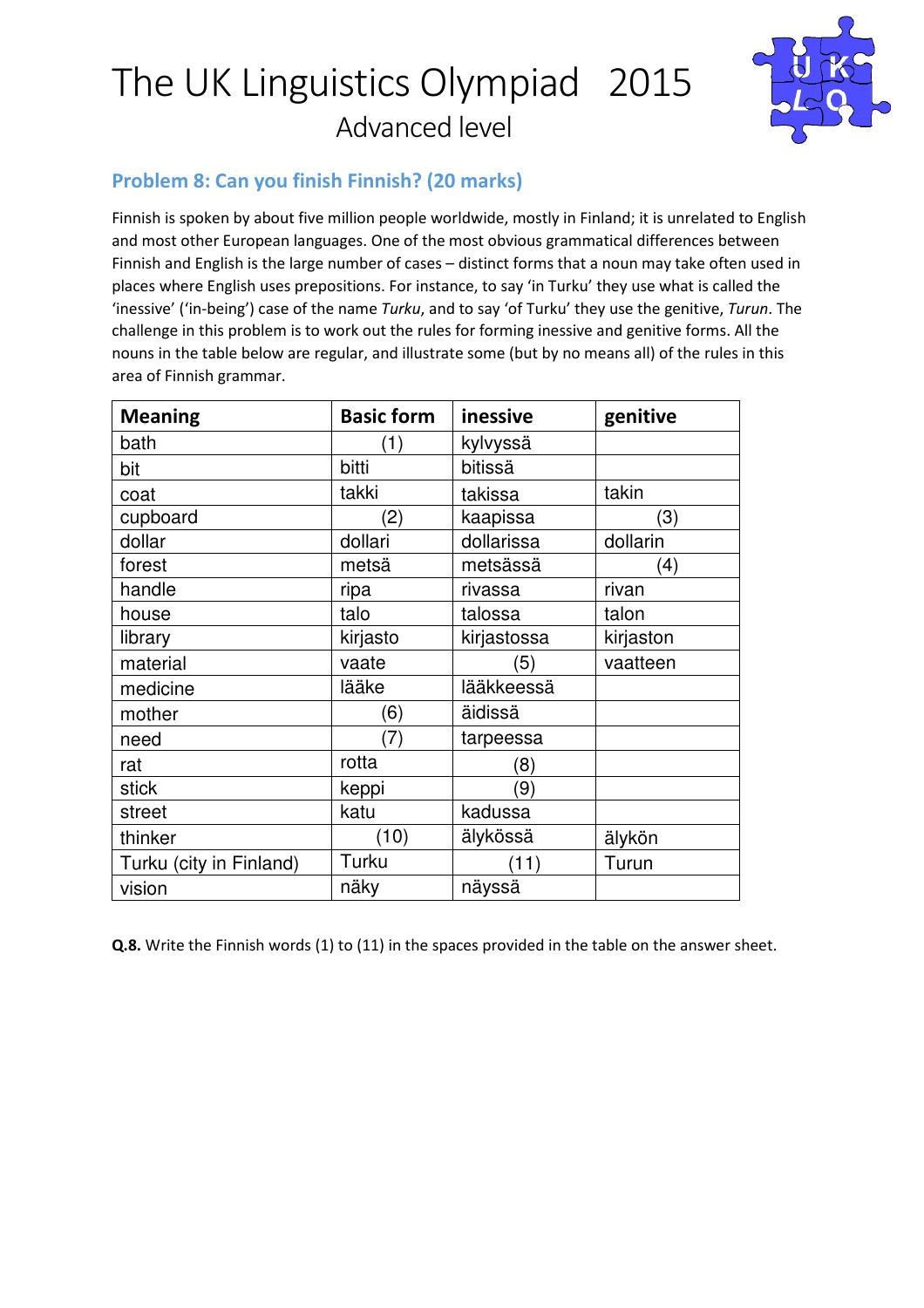

## Problem 8: Can you finish Finnish? (20 marks)

| (1)  | (2)  | (3) |
|------|------|-----|
| (4)  | (5)  | (6) |
| (7)  | (8)  | (9) |
| (10) | (11) |     |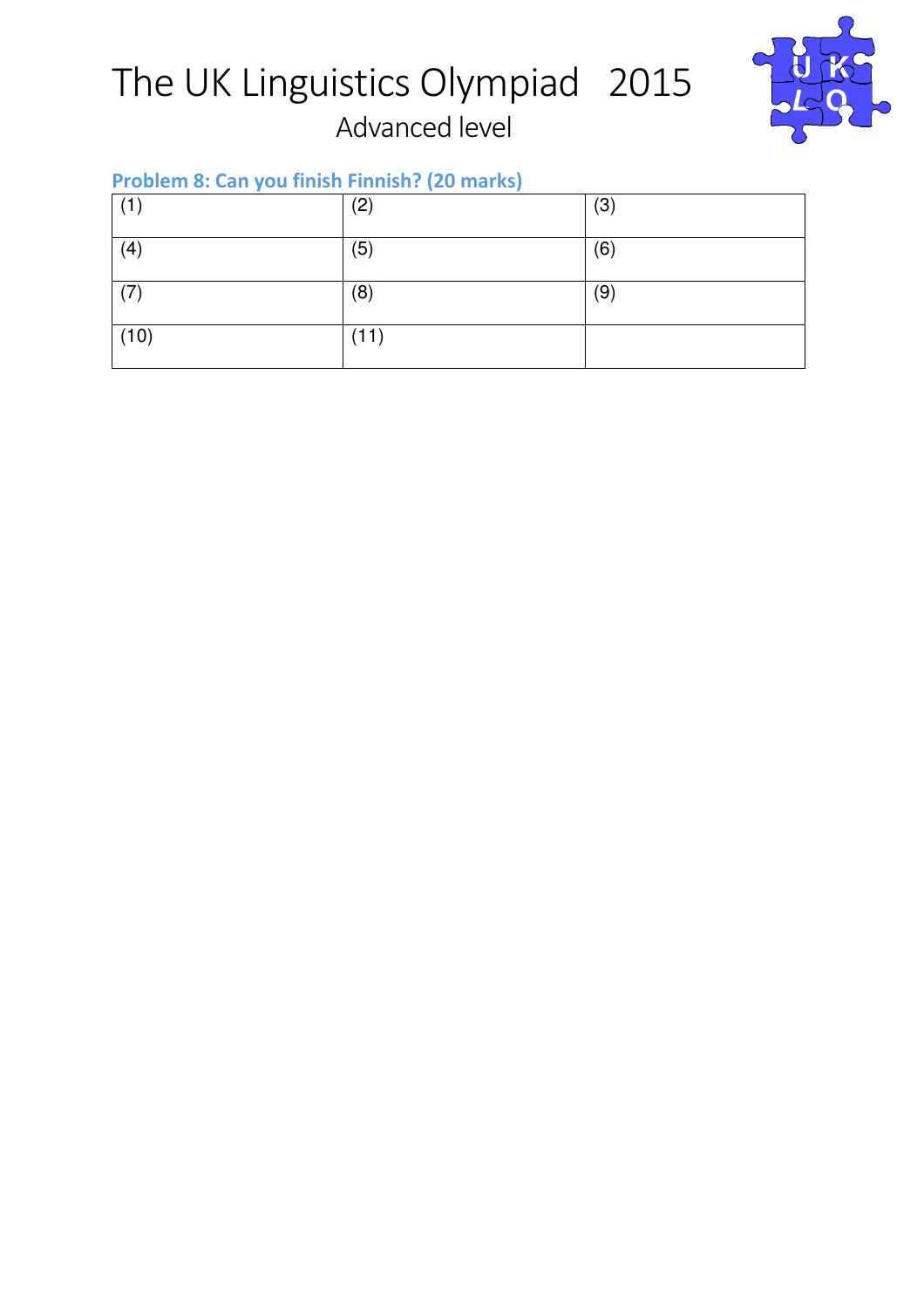

#### Problem 8: Can you finish Finnish? (22 points)

Scoring: 2 for each correct word; 1 for almost correct, with one mistake. (max 22)

| $(1)$ kylpy   | (2) kaappi     | $(3)$ kaapin |  |
|---------------|----------------|--------------|--|
| $(4)$ metsän  | (5) vaatteessa | $(6)$ äiti   |  |
| $(7)$ tarve   | (8) rotassa    | (9) kepissä  |  |
| $(10)$ älykkö | (11) Turussa   |              |  |

For a commentary, see Appendix A.